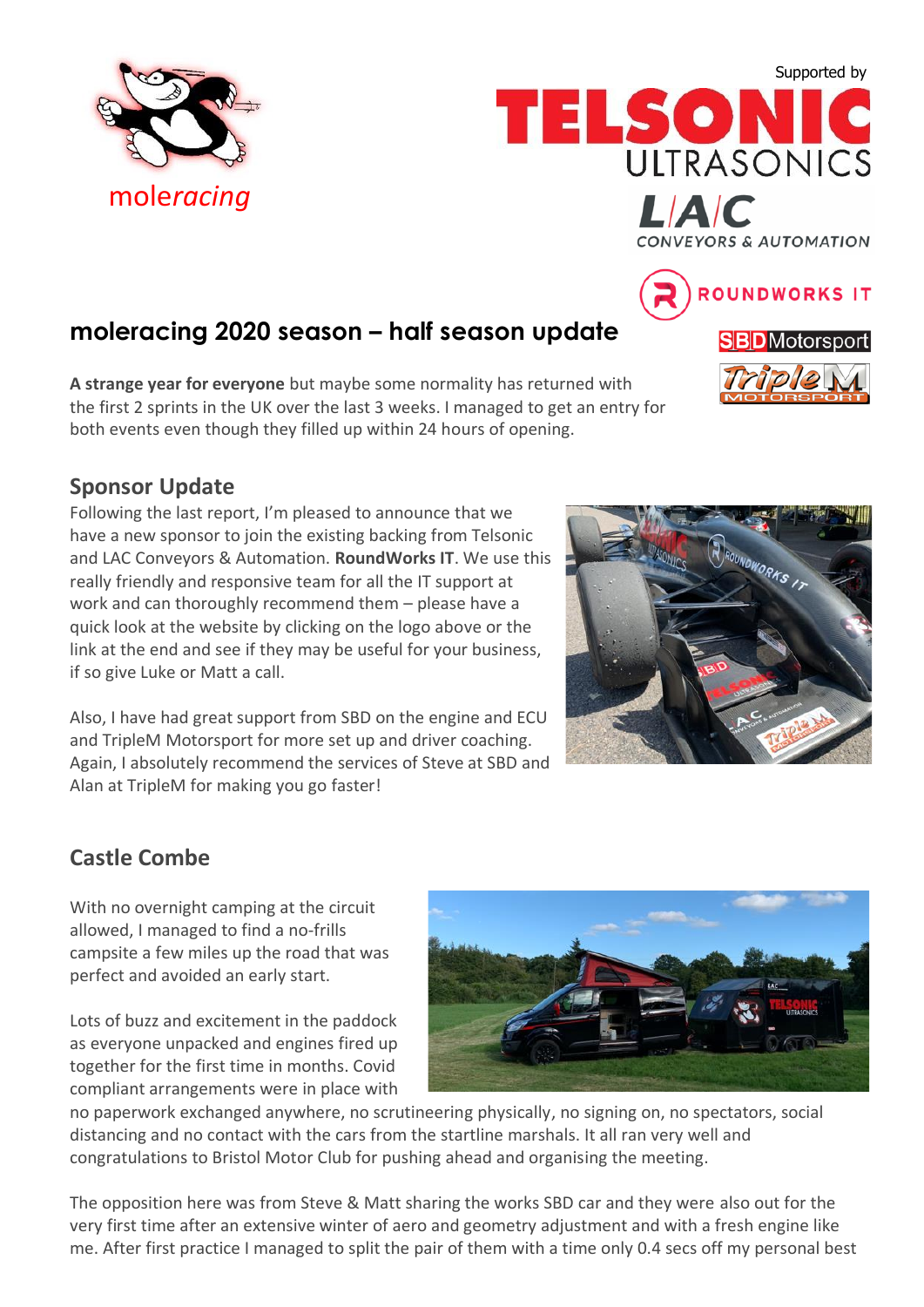from 2019 and the car felt absolutely planted. So straight into the first of three timed runs and the fasted counts for overall results. Although we are released at approx. 30 second intervals, I caught the racing ahead of me – a historic formula Ford on my first run, so I came back to the pitlane and got slotted in for a rerun. Unfortunately, I was held on the line for a while and the engine temperatures started to rise and on the run up to Avon rise at just under 140mph the dashboard lit up and the helmet bleeper kicked off with overtemperature warnings, so I backed off, knowing there would be 2 more runs to set a time. Meanwhile Matt was now heading Steve as they both went inside the circuit record set by Steve in 2019.

T2 saw me also go under the old lap record and Steve get ahead of Matt. On the final run I shaved a few more tenths off, and afterwards when sharing our data, I found out I was 0.4 secs up on Steve's run until the last corner, where Steve carried some stunning entry speed and pulled 1.4 secs back to take the win with Matt second and me third from 120 cars.

| <b>O/All</b><br>Pos. | PIC. |          | No Cl          | <b>Name</b>                                    | Τ4     |
|----------------------|------|----------|----------------|------------------------------------------------|--------|
| 1                    | 1    |          | 10 E3          | <b>Steve Broughton</b><br>Dallara SBD-301-RB1  | 52.40s |
| $\overline{2}$       |      | 2 710 E3 |                | <b>Matthew Hillam</b><br>SBD Dallara F399/301  | 52.86s |
| 3                    | 3    |          | 12 E3          | <b>Stephen Miles</b><br>Van Diemen RF96mm2020  | 53.43s |
| 4                    | 1    | 8        | E4             | <b>Graham Blackwell</b><br>Mygale EcoBoost G20 | 57.00s |
| 5                    | 1    | 21       | E <sub>1</sub> | <b>Martin Pickles</b><br>Jedi Mk1              | 57.90s |
|                      |      |          |                |                                                |        |

I was however 1.9 seconds faster than 2019, and the car felt rock solid, so real winter progress. An external clip from this run is attached to the email and a full onboard video can be viewed by clicking the link here. [Combe onboard Link.](https://youtu.be/gRJKt3NsqoY)



*Photo by Steve Kilvington*

### Goodwood

Two weeks later, my wife Giulia and I made the long trip south to Goodwood with full Covid protection. I know its not a glamourus photo, but I thought I'd include as something to look back on in a reflection of these times.

Setting off for the circuit at 5.30am does leave you a little jaded, but the 153mph opening lap certainly wakes you up!

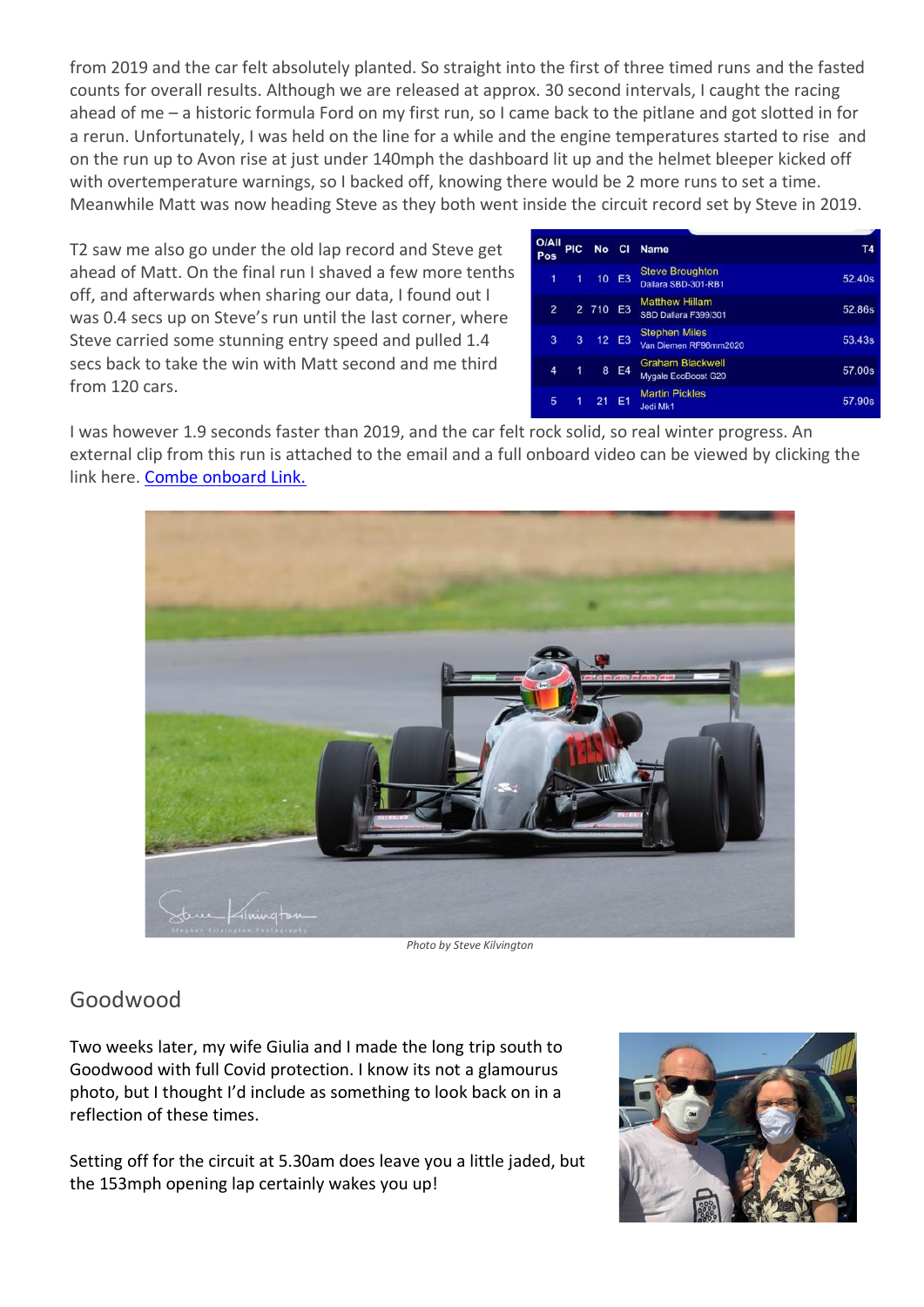I had changed gear ratios to allow this earlier and given the car a through finger tip clean and check over. Maximum speed gear set was installed and front and rear wings trimmed accordingly



Another Goodwood issue and why I don't visit in normal times is the noise meters around the circuit. My car is at the upper end of acceptable noise and I have often been excluded from the meeting as a result. This year I made an exhaust deflector from large diameter turbo pipe to deflect the sound away from the meter – up into the air I thought would be best as shown above.

Drivers excuses number 1 – we are known for these. I haven't driven here for 7 years. There, I've said it and got my excuse in!

In my practice I was so taken away by the speed of the circuit I forgot to drive to the opposite side of the track to the noise meter and tripped it at 104dB, and got hauled up to the Clerk of Course who gave me a friendly, "one more and your probably out" warning. Next run, I was 3



seconds faster as I got used to the circuit and tripped the same meter – even though I upshifted early and got on the opposite side of the track, but slightly quieter at only 101dB. "Final Warning", said the Clerk. He seem to approve of my idea to angle the deflector in a different direction to see if that helped – and it did, I passed the noise levels on the next two runs!

Each run I managed to take 2 seconds off to finish a few tenths shy of my 2013 time with a 78.04 seconds which isnt too shabby for a 2.3mile long circuit. That works out at an average, from a standing start of 106mph! Finishing 3rd overall from the 100+ field, again behind, you guessed it, Steve and Matt.